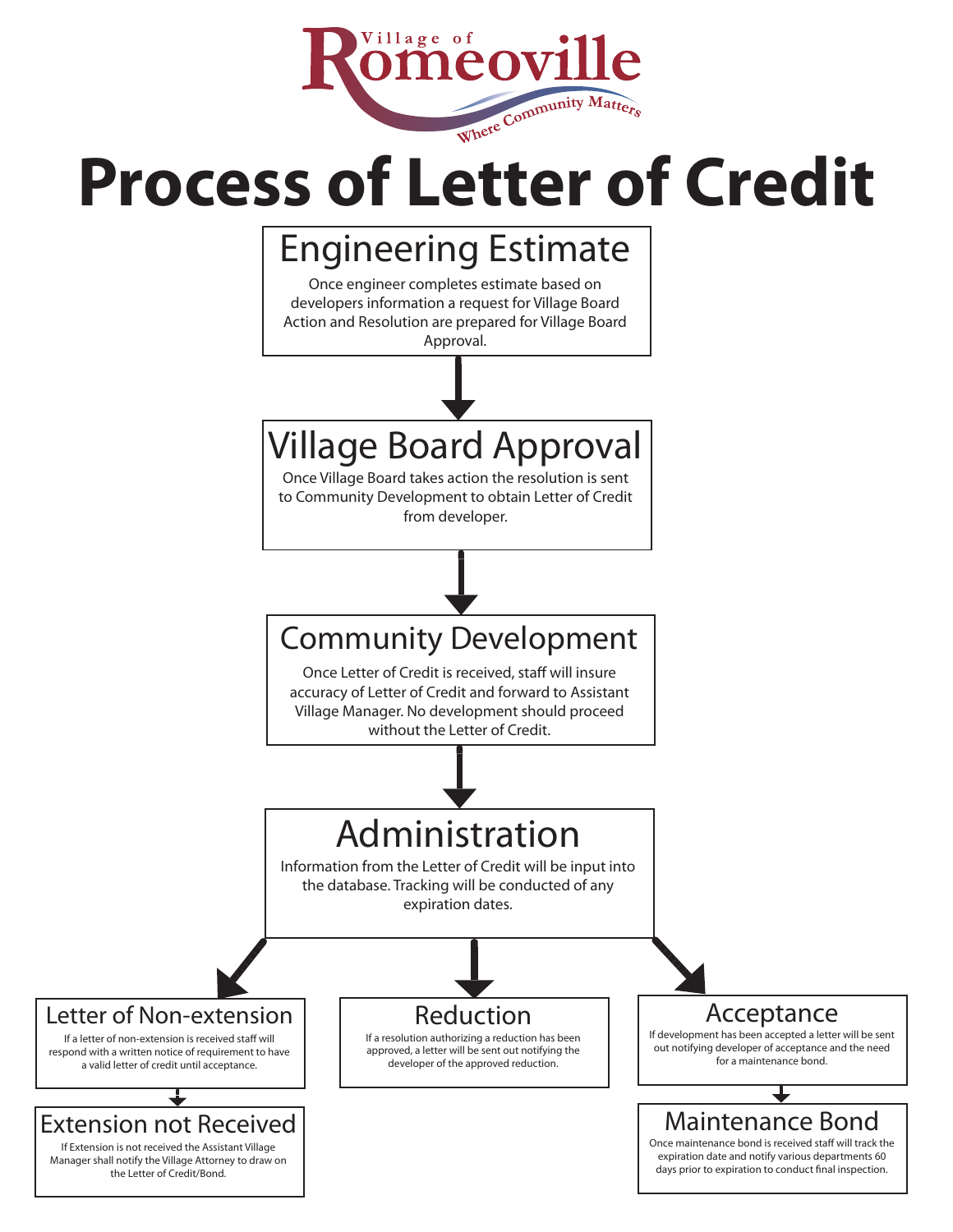#### **LOC Establishment**

- 1. As part of the Final Plat and Final Site, Landscape, and Engineering (FLSE) submittals to the Community Development Department, the respective developer is required to submit two estimates of probable cost. The first estimate, which will be used to establish the Letter of Credit, must include all public improvements that will be done in conjunction with the project. The second, which will be used to establish the engineering fees as opposed to the Letter of Credit amount, must include all civil engineering improvements.
- 2. The Village Engineer reviews the estimate and quantities, in conjunction with the FSLE, and will provide a written statement to the Department of Community Services and Development that indicates the recommended LOC amount for the proposed subdivision. In accordance with Village Ordinances, the letter of credit be 125% of the cost estimate for public improvements. This is part of the FSLE approval process
	- A. The Village Engineer will request information from the Director of Parks and Recreation, pertaining to estimated costs for public park improvements.
	- B. It shall include soil and erosion control measures as well as all work related to stream and wetlands. In addition, to the amount needed to complete any stormwater facilities/erosion control to be compliant with the Will County Stormwater **Ordinance**
	- C. All civil engineering improvements should be included (such as lighting and landscaping).
- 3. The Department of Community Services and Development (DCSD) will submit a correspondence to the developer that includes comments from all Village Departments. Included in the comments is the Village's determination of the required LOC amount for the proposed subdivision.
- 4. The proposed development should not be scheduled for a Village Board meeting or Planning and Zoning Meeting until the FLSE has been signed off by DRC staff.

#### **Village Board Approval**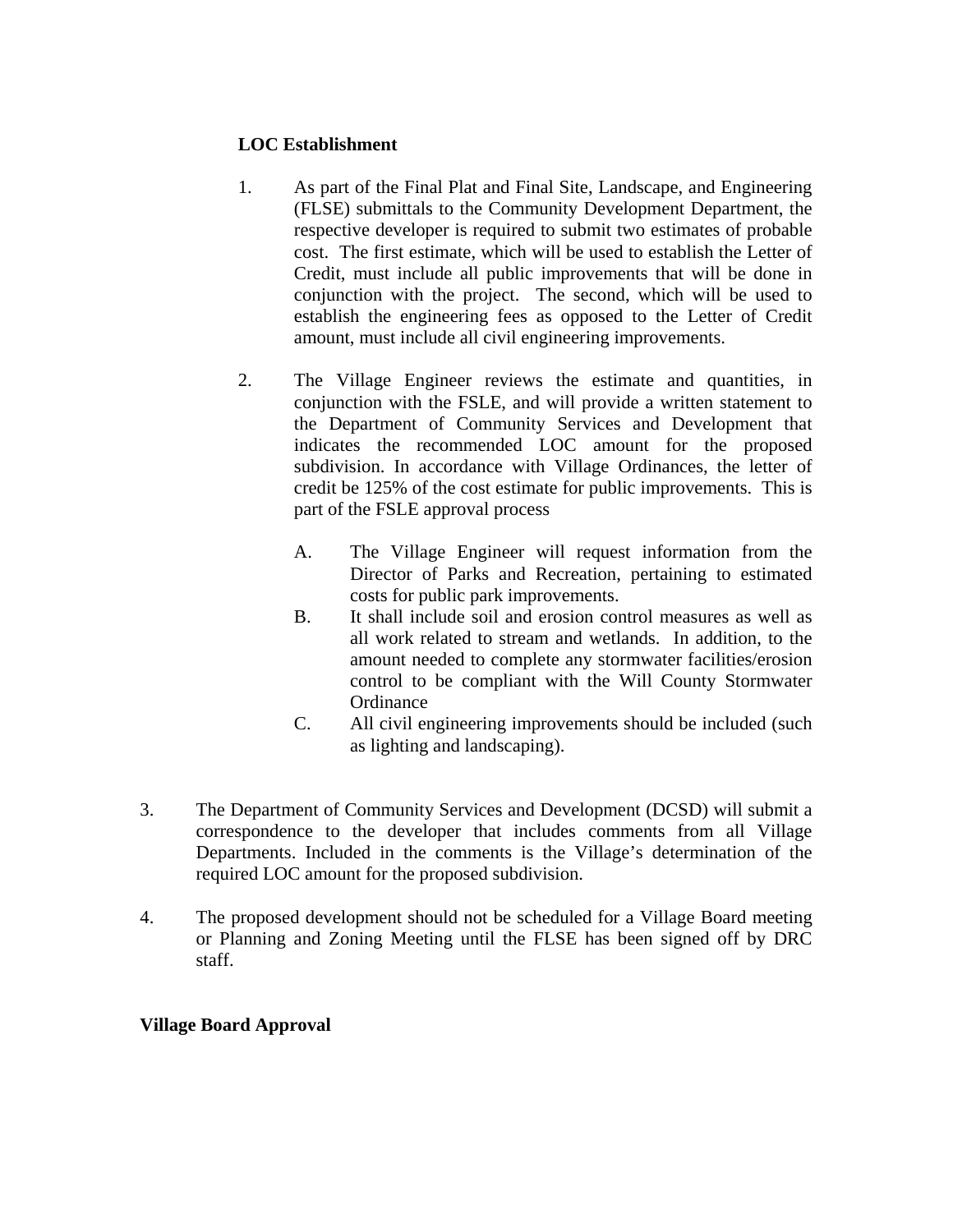- 1. The Village Engineer or Publics Works Superintendent will prepare the Resolution to present to the Village Board. The Resolution should include the approved LOC amount.
- 2. Assuming the Resolution passes, the DCSD will notify the developer of the Board approval and request them to submit the LOC.
	- 3. After the LOC is received by the developer the DCSD shall confirm the accuracy of the LOC with the engineer and attorney. In the event that the letter of credit language does not exactly match the language included in the Code, the new language shall be forwarded to the Village attorney for review prior to moving forward.
- 4. Once the LOC is received and confirmed for accuracy the DCSD will forward the LOC to the Assistant Village Manager who will then input the information from the LOC in the main database and keep the original on file.

#### **LOC Reductions**

- 1. The developer should submit a formal request to the Public Works Superintendent of Operations for a LOC reduction. The request should include the following items, pursuant to Chapter 158.005 (C)(5) of the Village Ordinance:
	- A. The request should originate from a professionally licensed engineer certifying that all completed improvements substantially comply with the approved FSLE.
	- B. Include the original LOC amount and the requested reduction amount.
	- C. A copy of the cost estimate that determined the original LOC with those items being requested clearly shown.
- 2. The Public Works Superintendent of Operations will review the reduction request by submitting the request to the appropriate field inspectors.
- 3. The Public Works Superintendent of Operations will prepare a Resolution to present to the Village Board to reduce the LOC. The Resolution will contain the original LOC amount and original Resolution Number and the new reduction amount.
- 4. The Village Board will vote on the reduction. Assuming approval, the Assistant Village Manger will inform the developer of the new LOC amount and update the database with the reduction information.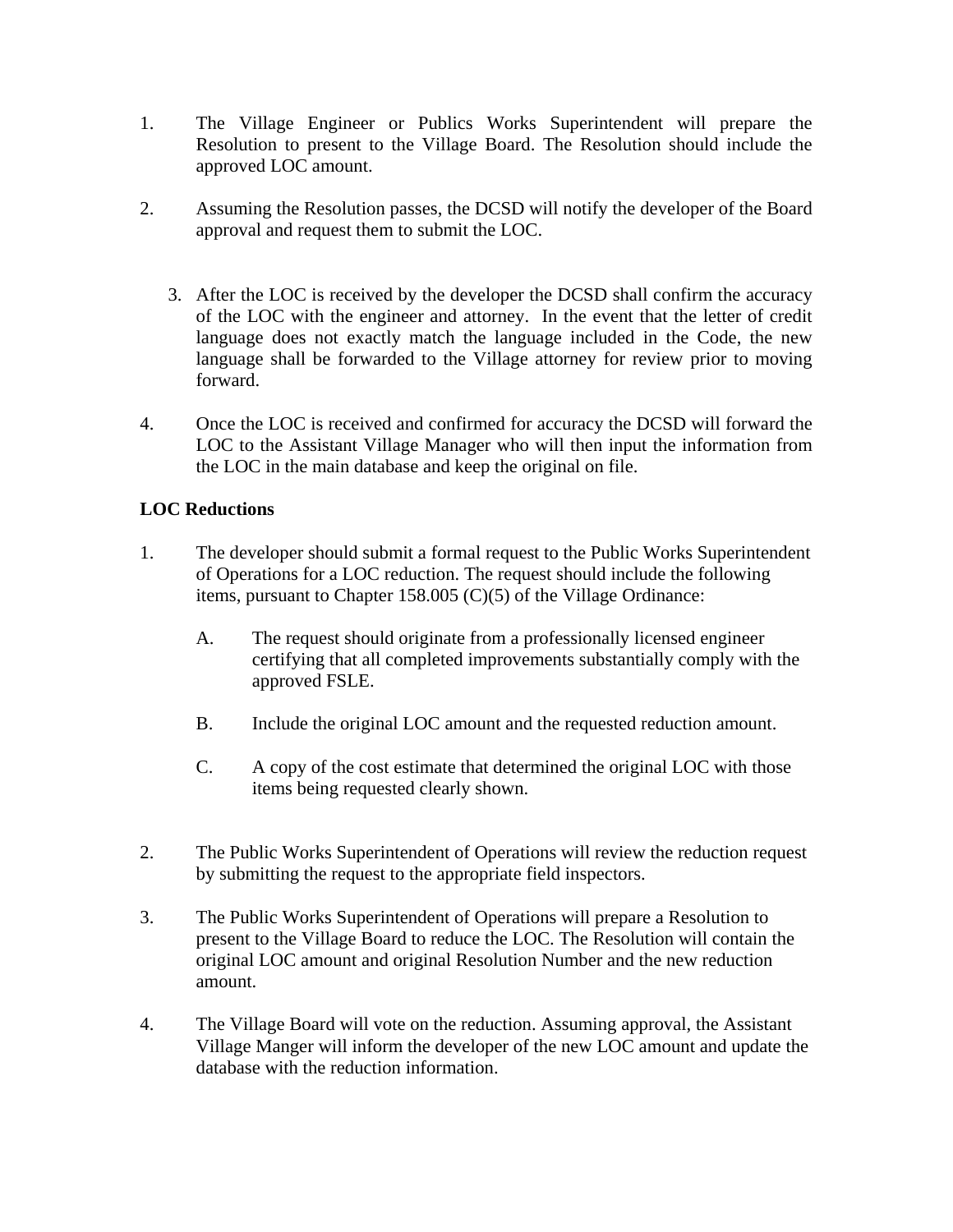5. The original LOC will remain effective until the developer provides the new LOC to the Assistant Village Manger.

#### **Final Acceptance of Public Improvements and Maintenance Bond Establishment**

- 1. The developer should submit a formal request to the Public Works Superintendent of Operations to accept the public improvements and to establish a maintenance bond. The request should include the following items, pursuant to Chapter 158.005 (C)(5) of the Village Ordinance:
	- A. The request should originate from a professionally licensed engineer certifying that all completed improvements substantially comply with the approved FSLE.
	- B. Include the original LOC amount and the request the maintenance bond be established at 10% of the original LOC.
	- C. A copy of the cost estimate that determined the original LOC
	- D. 4 sets of full size as-built drawings for the improvements.
	- E. Digital copies of the as-built drawings.
- 2. The Public Works Superintendent of Operations will review the request by completing a checklist including the following:
	- A. Contact the Finance Director to determine if all required fees have been paid. The Finance Director should send out a correspondence to the Developer requesting that all outstanding fees be paid to the Village within 30 days of the notice.
	- B. The Finance Director will copy the Public Works Superintendent of Operations the correspondence to the developer.
	- C. The Public Works Superintendent of Operations will hold the request for acceptance until the Finance Director indicates all fees have been paid in association with the subdivision.
	- D. The Public Works Superintendent of Operations will have the appropriate personnel inspect the completed improvements. The following personnel should be involved based on the scope of the project.
		- 1. Public Works (public infrastructure improvements)
		- 2. Community Development (site layout and landscaping)
		- 3. Parks and Recreation (parks and open space)